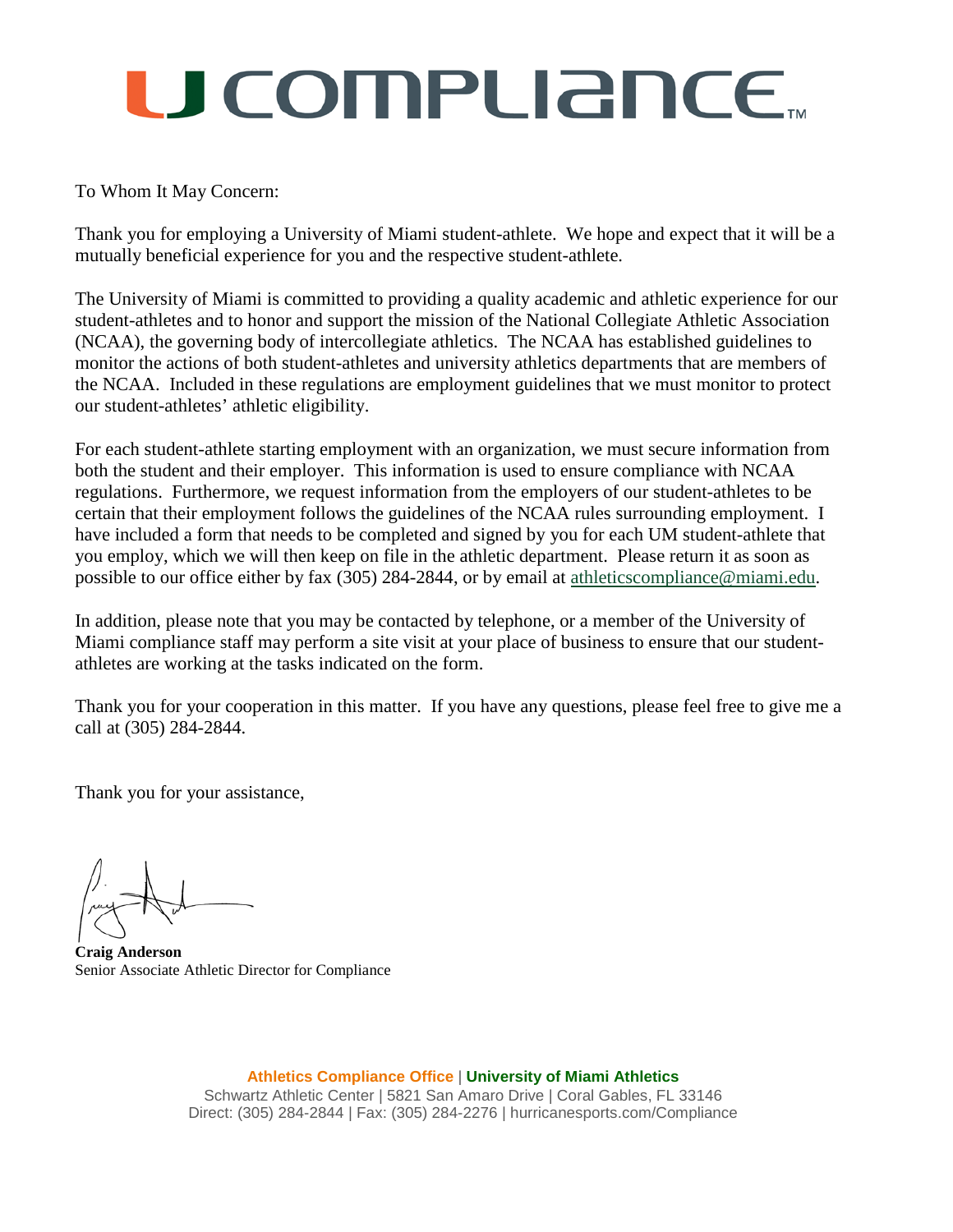## U COMPLIANCE.

## **Confirmation of Employment**

| Student-Athlete's Name<br>Employer's Name                                                   |                                                                                                                                                                                                                                                                                                    | Student-Athlete's Job Title<br><b>Employer's Phone Number</b> |                            |                      |
|---------------------------------------------------------------------------------------------|----------------------------------------------------------------------------------------------------------------------------------------------------------------------------------------------------------------------------------------------------------------------------------------------------|---------------------------------------------------------------|----------------------------|----------------------|
|                                                                                             |                                                                                                                                                                                                                                                                                                    |                                                               |                            |                      |
| Pay Rate (\$/hour)                                                                          | <b>Employment Start Date</b>                                                                                                                                                                                                                                                                       |                                                               | <b>Employment End Date</b> |                      |
|                                                                                             |                                                                                                                                                                                                                                                                                                    |                                                               |                            |                      |
| Are you a University of Miami Booster?                                                      |                                                                                                                                                                                                                                                                                                    |                                                               |                            | $\Box$ Yes $\Box$ No |
|                                                                                             |                                                                                                                                                                                                                                                                                                    |                                                               |                            |                      |
| Are you or have you ever been a season tickets holder for any UM team?                      |                                                                                                                                                                                                                                                                                                    |                                                               | $\Box$ Yes                 | $\Box$ No            |
|                                                                                             |                                                                                                                                                                                                                                                                                                    |                                                               |                            |                      |
| Did you know that this individual was a student-athlete when you hired them?                |                                                                                                                                                                                                                                                                                                    |                                                               |                            | $\Box$ Yes $\Box$ No |
|                                                                                             |                                                                                                                                                                                                                                                                                                    |                                                               |                            |                      |
| Did any UM Employee or booster assist you in arranging this employment position?            |                                                                                                                                                                                                                                                                                                    |                                                               | $\Box$ Yes                 | $\Box$ No            |
|                                                                                             |                                                                                                                                                                                                                                                                                                    |                                                               |                            |                      |
| Is the student-athlete being paid at the same rate as other employees in similar positions? |                                                                                                                                                                                                                                                                                                    |                                                               | $\Box$ Yes                 | $\Box$ No            |
|                                                                                             | If no, please explain: $\frac{1}{2}$ = $\frac{1}{2}$ = $\frac{1}{2}$ = $\frac{1}{2}$ = $\frac{1}{2}$ = $\frac{1}{2}$ = $\frac{1}{2}$ = $\frac{1}{2}$ = $\frac{1}{2}$ = $\frac{1}{2}$ = $\frac{1}{2}$ = $\frac{1}{2}$ = $\frac{1}{2}$ = $\frac{1}{2}$ = $\frac{1}{2}$ = $\frac{1}{2}$ = $\frac{1}{$ |                                                               |                            |                      |
| Does the student-athlete receive benefits not offered to other employees?                   |                                                                                                                                                                                                                                                                                                    |                                                               | $\Box$ Yes                 | $\Box$ No            |
|                                                                                             |                                                                                                                                                                                                                                                                                                    |                                                               |                            |                      |
| Is the student-athlete receiving payment only for work actually performed?                  |                                                                                                                                                                                                                                                                                                    |                                                               | $\Box$ Yes                 | $\square$ No         |
|                                                                                             |                                                                                                                                                                                                                                                                                                    |                                                               |                            |                      |